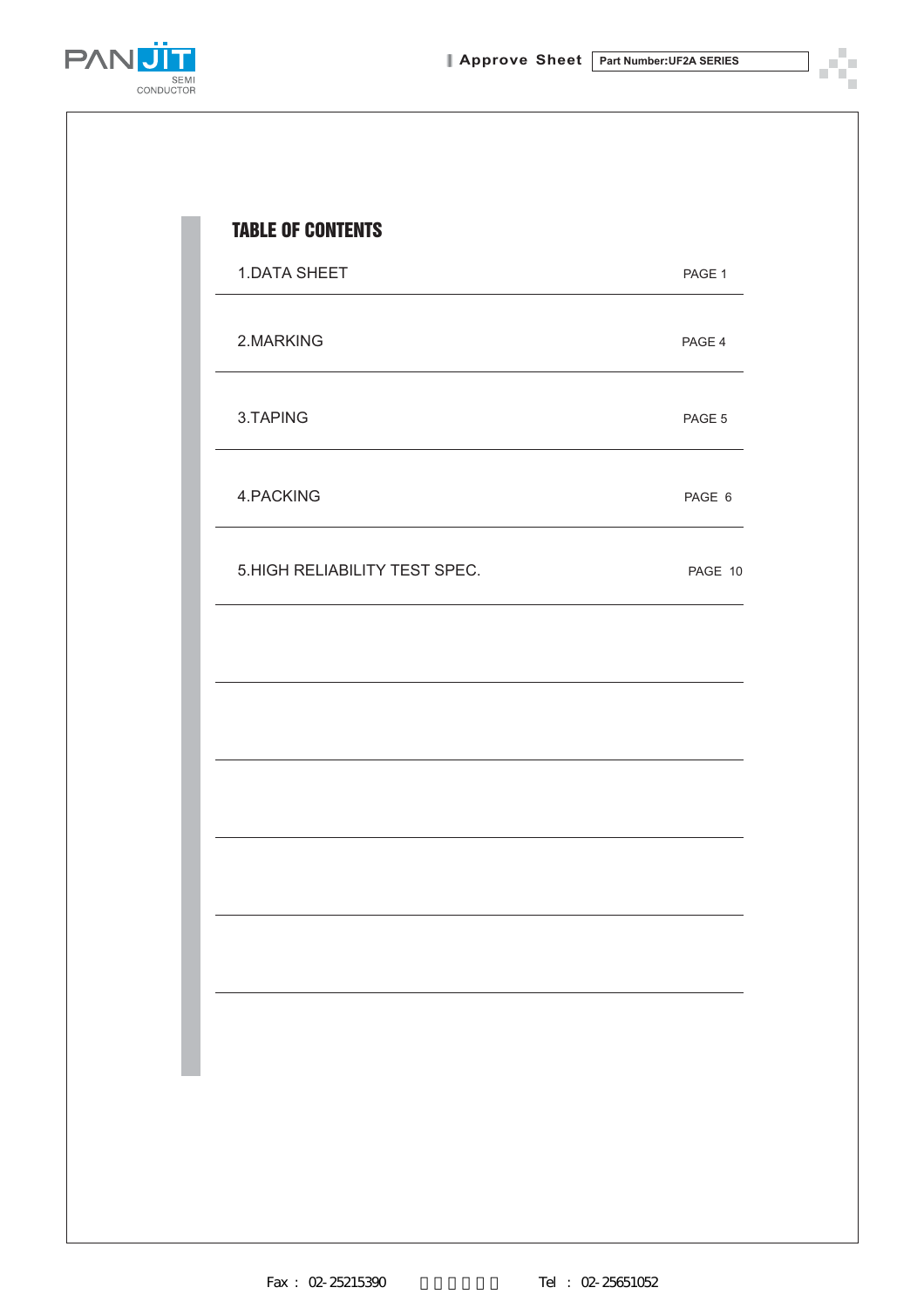

### **UF2A~UF2J**



#### **MAXIMUM RATINGS AND ELECTRICAL CHARACTERISTICS**

Ratings at 25°C ambient temperature unless otherwise specified. Single phase, half wave, 60 Hz, resistive or inductive load. For capacitive load, derate current by 20%.

| PARAMETER                                                                                            | SYMBOL                      | UF2A | UF2B | UF2D            | UF2G | UF2J           | <b>UNITS</b>     |
|------------------------------------------------------------------------------------------------------|-----------------------------|------|------|-----------------|------|----------------|------------------|
| Maximum Recurrent Peak Reverse Voltage                                                               | $V_{RRM}$                   | 50   | 100  | 200             | 400  | 600            | $\vee$           |
| Maximum RMS Voltage                                                                                  | $V_{RMS}$                   | 35   | 70   | 140             | 280  | 420            | $\vee$           |
| Maximum DC Blocking Voltage                                                                          | $V_{DC}$                    | 50   | 100  | 200             | 400  | 600            | $\vee$           |
| Maximum Average Forward Current at T <sub>1</sub> =90°C                                              |                             |      |      | 2.0             |      |                | $\overline{A}$   |
| Peak Forward Surge Current : 8.3ms single half sine-wave<br>superimposed on rated load(JEDEC method) |                             | 50   |      |                 |      | $\overline{A}$ |                  |
| Maximum Forward Voltage at 2.0A                                                                      |                             |      | 1.0  |                 | 1.4  | 1.7            | $\vee$           |
| Maximum DC Reverse Current at T <sub>1</sub> =25°C<br>Rated DC Blocking Voltage $T = 125^{\circ}$ C  |                             |      |      | 1.0<br>200      |      |                | μA               |
| Typical Junction capacitance (Note 2)                                                                |                             |      |      | 28              |      |                | pF               |
| Typical Thermal Resistance(Note 3)                                                                   |                             |      |      | 20              |      |                | $^{\circ}$ C / W |
| Maximum Reverse Recovery Time (Note 1)                                                               |                             |      |      | 50              |      | 100            | ns               |
| Operating Junction and Storage Temperature Range                                                     | $T_{\rm J}$ , $T_{\rm src}$ |      |      | $-55$ to $+150$ |      |                | $^{\circ}$ C     |

NOTES:1. Reverse Recovery Test Conditions: IF=0.5A, IR=1.0A, IFF=0.25A

- 2. Measured at 1 MHz and applied  $V_r = 4.0$  volts.
- 3. 8.0 mm2 ( .013mm thick ) land areas.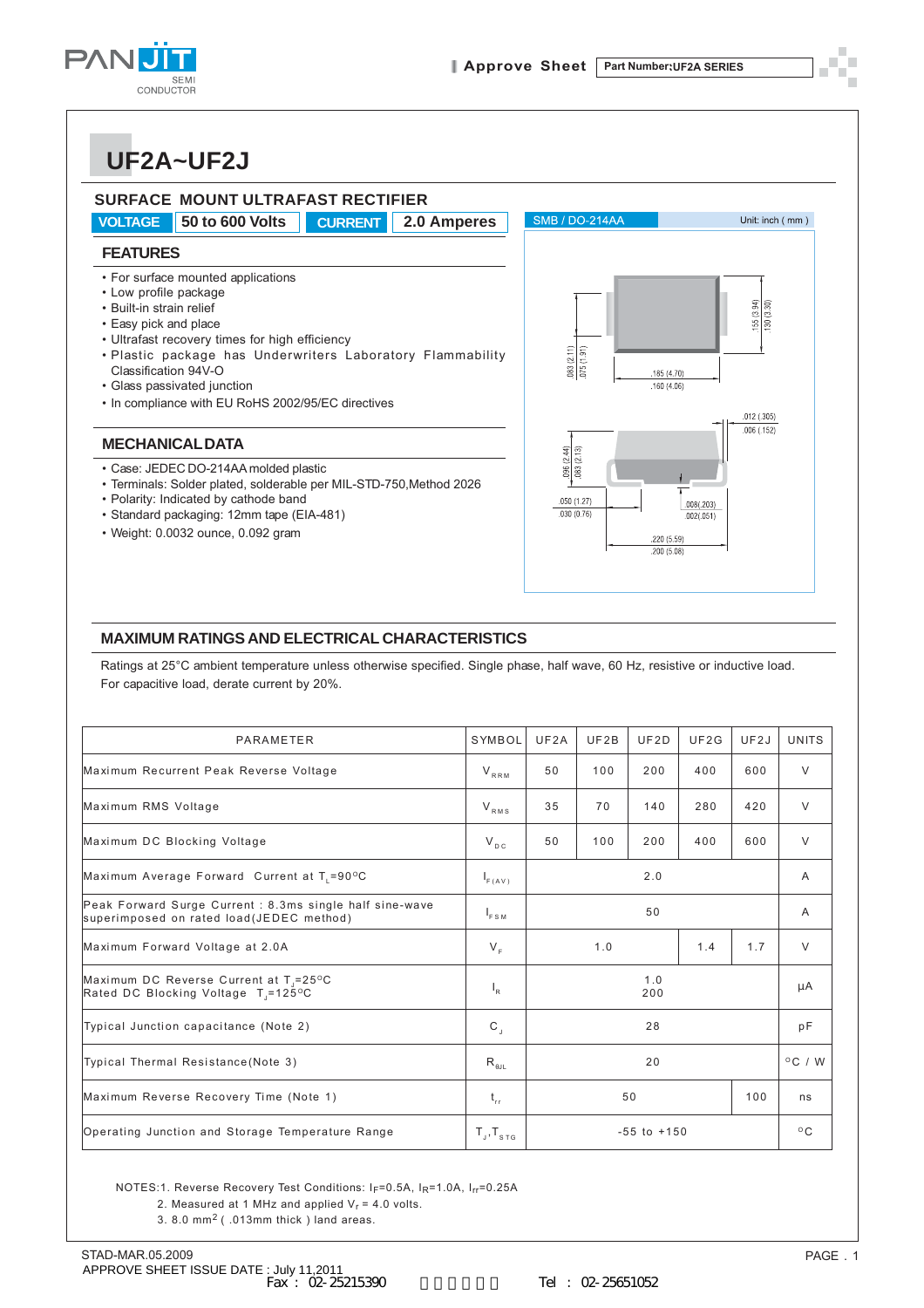

**UF2A~UF2J**

#### RATING AND CHARACTERISTIC CURVES

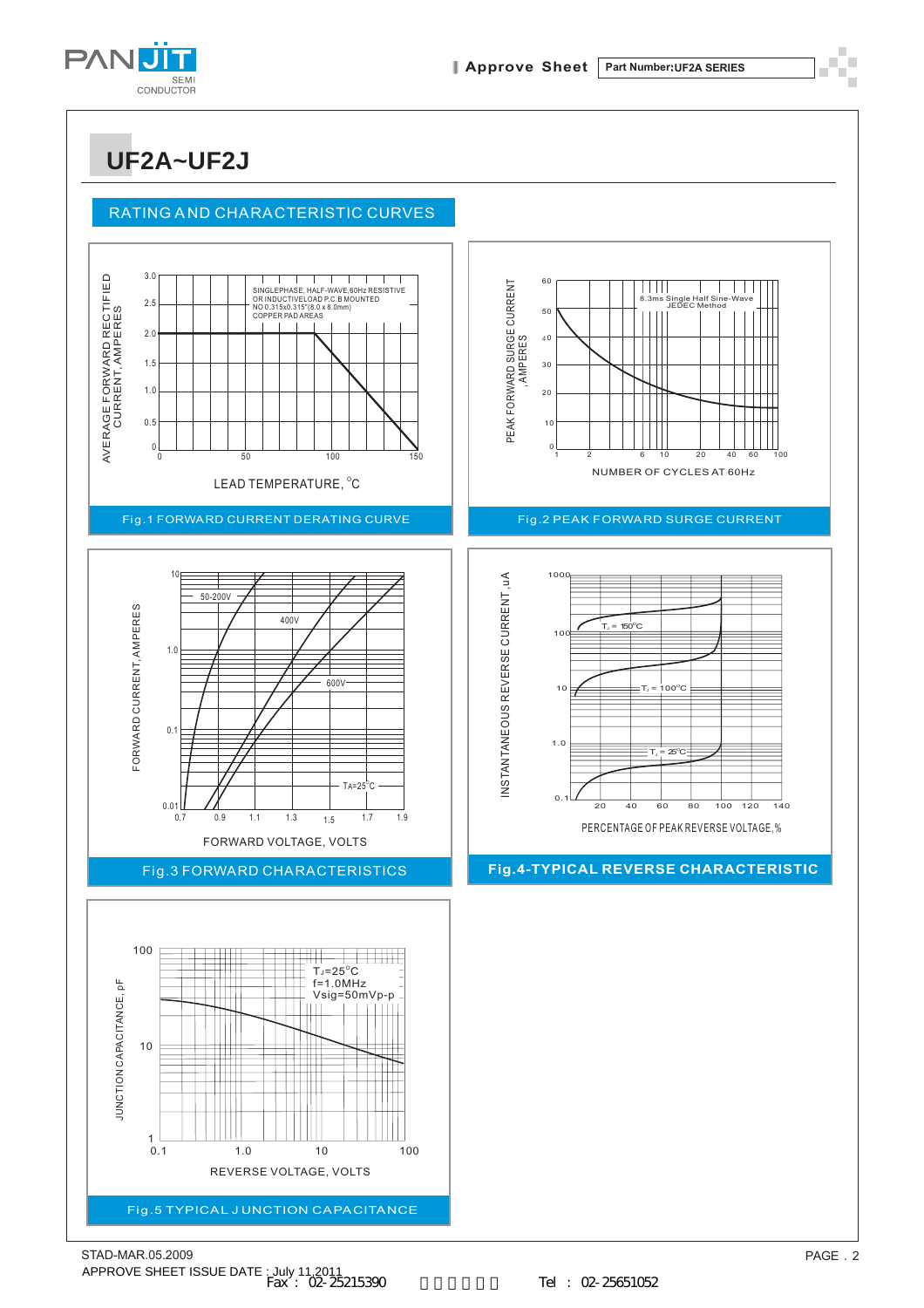

**UF2A~UF2J**

#### **MOUNTING PAD LAYOUT**



T/R - 0.5Kper 7" plastic Reel

#### **LEGAL STATEMENT**

#### **Copyright PanJit International, Inc 2011**

The information presented in this document is believed to be accurate and reliable. The specifications and information herein are subject to change without notice. Pan Jit makes no warranty, representation or guarantee regarding the suitability of its products for any particular purpose. Pan Jit products are not authorized for use in life support devices or systems. Pan Jit does not convey any license under its patent rights or rights of others.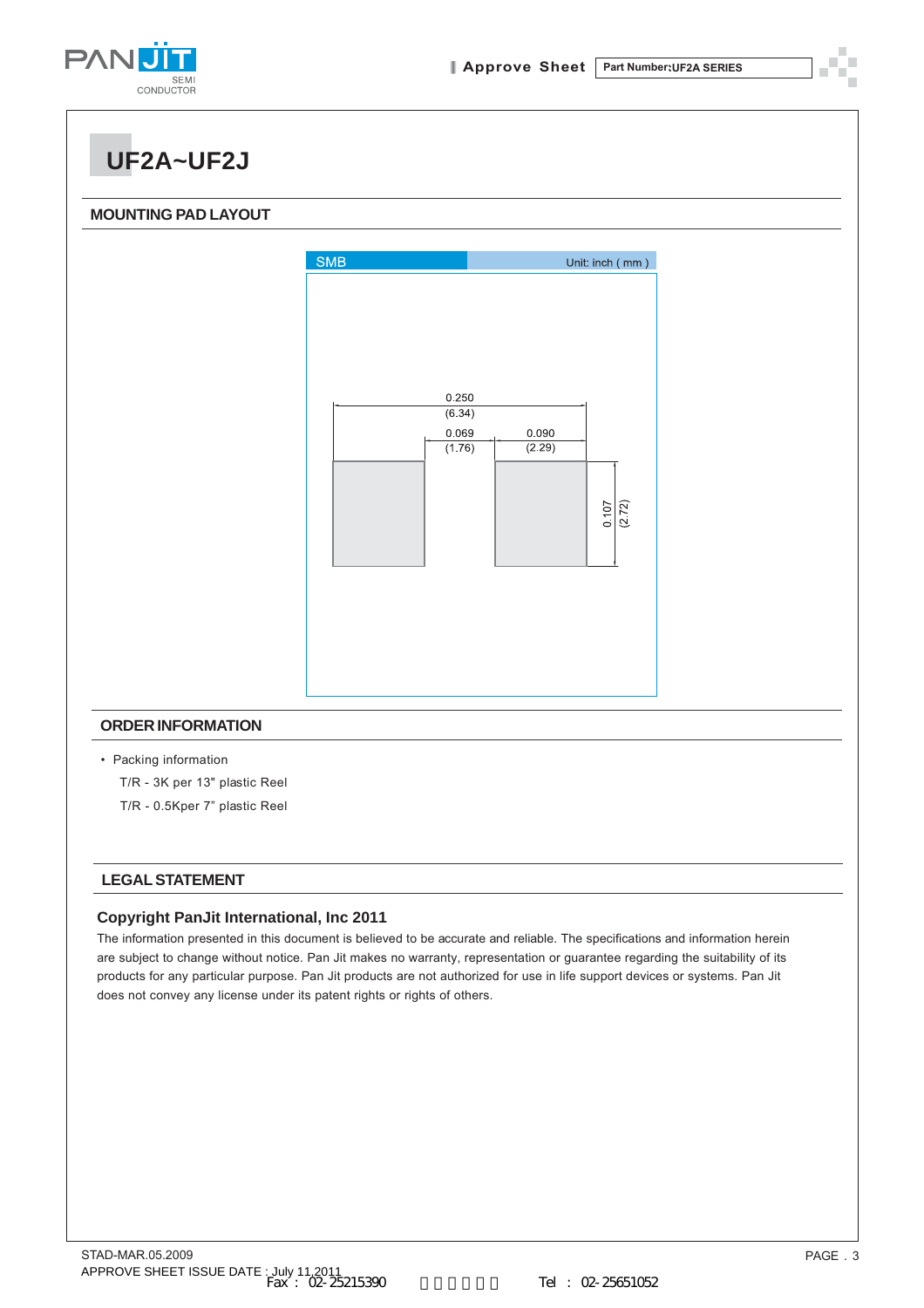

1st Line : PJ- PanJit logo

- 2nd Line : Marking code

WW- Weekly

X- Production Line

Y- Last digit of calendar year



UF2A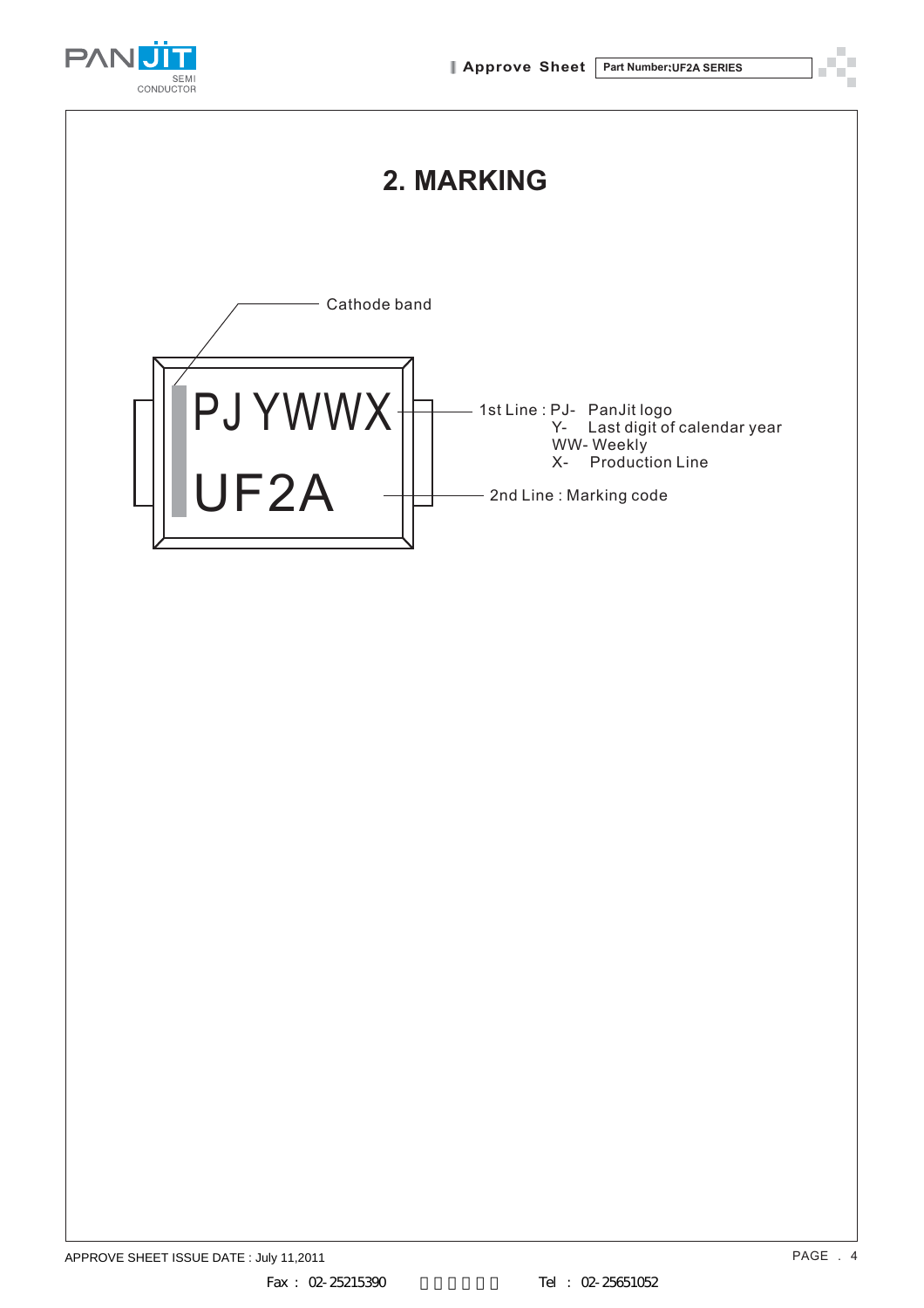



| SYMBOL         | mm(inch)                                | SYMBOL         | mm(inch)                                | SYMBOL         | mm(inch)                                |
|----------------|-----------------------------------------|----------------|-----------------------------------------|----------------|-----------------------------------------|
|                | TYPE SIZE 12.00 (0.472)                 |                | TYPE SIZE 12.00 (0.472)                 |                | TYPE SIZE 16.00 (0.629)                 |
| Package        | SMA/SMA(W)                              | Package        | SMB                                     | Package        | <b>SMC</b>                              |
| d              | $1.55 + 0.05(0.06 + 0.001)$             | d              | $1.55 + 0.05(0.06 + 0.001)$             | d              | $1.55 \pm 0.05$ (0.06 $\pm$ 0.001)      |
| D              | $178.0 + 2.0 (7.0 + 0.078)$             | D              | $178.0 + 2.0 (13.0 + 0.078)$            | D              | $178.0 \pm 2.0$ (13.0 $\pm$ 0.078)      |
| D <sub>1</sub> | 50.0 min (1.97 min)                     | D <sub>1</sub> | 50.0 min (1.97 min)                     | D <sub>1</sub> | 50.0 min (1.97 min)                     |
| D <sub>2</sub> | $13.0 \pm 0.2$ (0.51 $\pm$ 0.007)       | D <sub>2</sub> | $13.0 \pm 0.2$ (0.51 $\pm$ 0.007)       | D <sub>2</sub> | $13.0 + 0.5(0.51 + 0.019)$              |
| Ε              | $1.75 + 0.10 (0.068 + 0.003)$           | Ε              | $1.75 + 0.10 (0.068 + 0.003)$           | Ε              | $1.75 \pm 0.10$ (0.068 $\pm$ 0.003)     |
| F              | $5.50 + 0.1 (0.21 + 0.003)$             | F              | $5.50 + 0.05(0.21 + 0.001)$             | F              | $7.5 \pm 0.10$ (0.29 $\pm$ 0.003)       |
| P              | $4.00 + 0.10 (0.15 + 0.003)$            | P              | $8.00 + 0.10 (0.31 + 0.003)$            | P              | $8.00 + 0.10(0.31 + 0.003)$             |
| Po             | $4.00 + 0.10 (0.15 + 0.003)$            | Po             | $4.00 + 0.10 (0.15 + 0.003)$            | Po             | $4.00 \pm 0.10$ (0.15 $\pm$ 0.003)      |
| P <sub>1</sub> | $2.00 + 0.1 (0.07 + 0.003)$             | P <sub>1</sub> | $2.00 + 0.05(0.07 + 0.001)$             | P <sub>1</sub> | $2.00 \pm 0.10$ (0.07 $\pm$ 0.003)      |
| W              | $12.00 + 0.3(0.472 + 0.118)$            | W              | $12.00 + 0.3(0.472 + 0.118)$            | W              | $16.00 + 0.3(0.472 + 0.118)$            |
| W <sub>1</sub> | $12.40 \sim 14.40$ Maxmum (0.48 ~ 0.56) | W1             | $12.40 \sim 14.40$ Maxmum (0.48 ~ 0.56) | W1             | $16.40 \sim 18.40$ Maxmum (0.64 ~ 0.72) |

Note:

1. There shall be leader of 230 mm minimum which ma<sup>y</sup> consist of carrier and or cover tape follower b<sup>y</sup> a minimum of 160 mm of carrier tape sealed with cover tape.

2. There shall be minimum of 160 mm of empt<sup>y</sup> component pockets sealed with cover tape.

3. Devices are packed in accordance whit EIA standard EIA-481-A and specifications given above.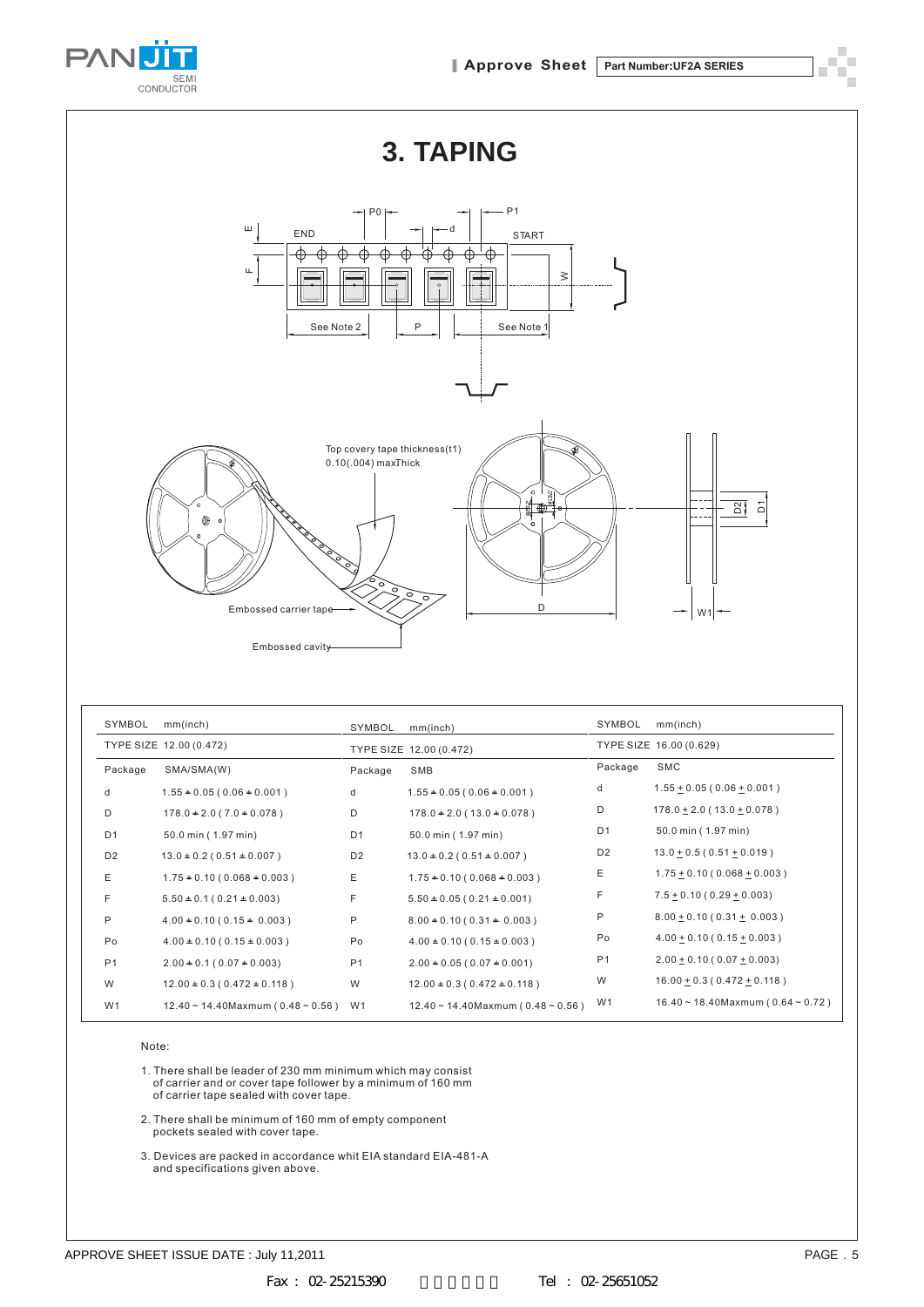

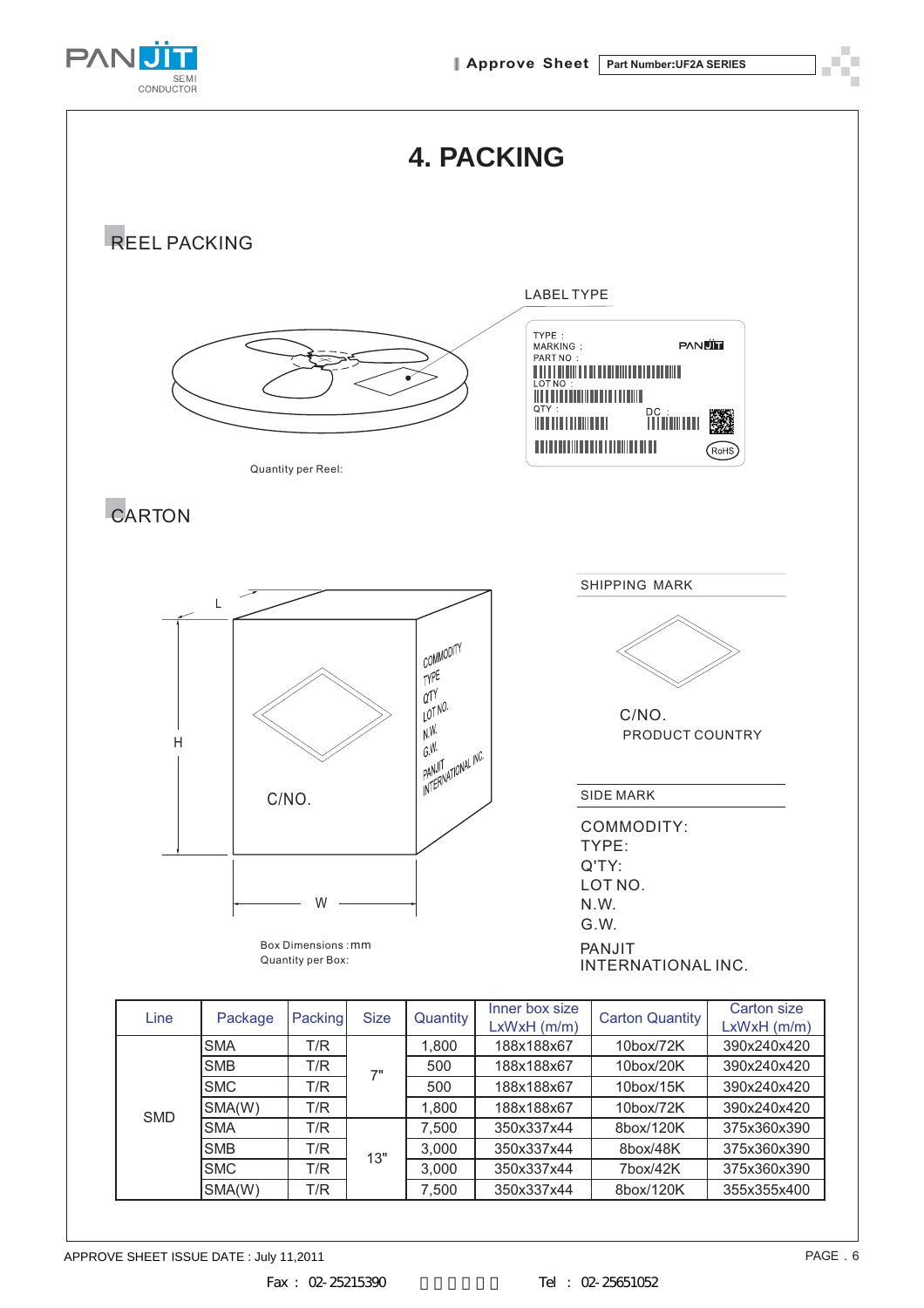

ð. шŬ

# **Packing Specifications**

| Package             | Reel<br><b>Size</b> | Reel   | Component<br>Space      | <b>Tape</b><br>Space | Reel<br>Dia | <b>Carton Size</b> | Carton  | Approx.<br><b>Gross</b><br>Weight |
|---------------------|---------------------|--------|-------------------------|----------------------|-------------|--------------------|---------|-----------------------------------|
|                     | (inch)              | (pcs)  | (m/m)                   | (m/m)                | (m/m)       | (m/m)              | (EA)    | (Kg)                              |
| <b>Reel Packing</b> |                     |        |                         |                      |             |                    |         |                                   |
| DFN <sub>2L</sub>   | $\overline{7}$      | 8,000  | $\overline{2}$          | 8                    | 178         | 390 x 270 x 400    | 640,000 | 8.6                               |
| DFN <sub>3L</sub>   | $\overline{7}$      | 8,000  | $\overline{2}$          | 8                    | 178         | 390 x 270 x 400    | 640,000 | 8.6                               |
| SOD-123             | 7                   | 3,000  | $\overline{4}$          | 8                    | 178         | 390 x 270 x 400    | 240,000 | 9.9                               |
|                     | 13                  | 10,000 | $\overline{4}$          | 8                    | 330         | 375 x 360 x 213    | 120,000 | 6.5                               |
| SOD-123FL           | $\overline{7}$      | 3,000  | 4                       | 8                    | 178         | 390 x 270 x 400    | 240,000 | 10.6                              |
|                     | 13                  | 10,000 | $\overline{\mathbf{4}}$ | 8                    | 330         | 375 x 360 x 213    | 120,000 | 7.2                               |
| SOD-123HE           | $\overline{7}$      | 3,000  | $\overline{4}$          | 8                    | 178         | 390 x 270 x 400    | 240,000 | 12.4                              |
|                     | 13                  | 10,000 | $\overline{4}$          | 8                    | 330         | 375 x 360 x 213    | 120,000 | 8.1                               |
| SOD-323             | $\overline{7}$      | 5,000  | 4                       | 8                    | 178         | 390 x 270 x 400    | 400,000 | 9.4                               |
|                     | 13                  | 12,000 | 4                       | 8                    | 330         | 375 x 360 x 213    | 144,000 | 5.9                               |
| SOD-323HE           | $\overline{7}$      | 5,000  | $\overline{4}$          | 8                    | 178         | 390 x 270 x 400    | 400,000 | 11.9                              |
|                     | 13                  | 12,000 | $\overline{4}$          | 8                    | 178         | 375 x 360 x 213    | 144,000 | 8.3                               |
| SOD-523             | $\overline{7}$      | 5,000  | 4                       | 8                    | 178         | 390 x 270 x 400    | 400,000 | 9.1                               |
|                     | 13                  | 12,000 | 4                       | 8                    | 330         | 375 x 360 x 213    | 144,000 | 5.4                               |
| <b>SOD-723</b>      | $\overline{7}$      | 8,000  | $\overline{2}$          | 8                    | 178         | 390 x 270 x 400    | 640,000 | 8.5                               |
| SOD-923             | $\overline{7}$      | 8,000  | $\overline{2}$          | 8                    | 178         | 390 x 270 x 400    | 640,000 | 7.7                               |
| <b>SOT-23</b>       | $\overline{7}$      | 3,000  | $\overline{4}$          | 8                    | 178         | 390 x 270 x 400    | 240,000 | 9.8                               |
|                     | 13                  | 12,000 | $\overline{4}$          | 8                    | 330         | 375 x 360 x 213    | 144,000 | $\overline{7}$                    |
| SOT-23 (ESD)        | $\overline{7}$      | 3,000  | 4                       | 8                    | 178         | 455 x 270 x 440    | 240,000 | 9.9                               |
| <b>SOT-23 5L</b>    | $\overline{7}$      | 3,000  | $\overline{4}$          | 8                    | 178         | 390 x 270 x 400    | 240,000 | 14.5                              |
|                     | 13                  | 10,000 | $\overline{4}$          | 8                    | 330         | 375 x 360 x 213    | 120,000 | 7.9                               |
| SOT-23 6L           | $\overline{7}$      | 3,000  | 4                       | 8                    | 178         | 390 x 270 x 400    | 240,000 | 14.5                              |
|                     | 13                  | 10,000 | 4                       | 8                    | 330         | 375 x 360 x 213    | 120,000 | 7.9                               |
| SOT-323             | $\overline{7}$      | 3,000  | $\overline{4}$          | $\bf 8$              | 178         | 390 x 270 x 400    | 240,000 | 7.9                               |
|                     | 13                  | 12,000 | $\overline{\mathbf{4}}$ | 8                    | 330         | 375 x 360 x 213    | 144,000 | 6.1                               |
| SOT-323 (ESD)       | $\overline{7}$      | 3,000  | 4                       | 8                    | 178         | 455 x 270 x 440    | 240,000 | 9.4                               |
| <b>SOT-353</b>      | $\overline{7}$      | 3,000  | $\overline{4}$          | $\bf 8$              | 178         | 390 x 270 x 400    | 240,000 | 10                                |
|                     | 13                  | 10,000 | $\overline{4}$          | 8                    | 330         | 375 x 360 x 213    | 120,000 | 7.2                               |
| SOT-363             | $\overline{7}$      | 3,000  | $\overline{\mathbf{4}}$ | 8                    | 178         | 390 x 270 x 400    | 240,000 | 10.2                              |
|                     | 13                  | 10,000 | 4                       | 8                    | 330         | 375 x 360 x 213    | 120,000 | 7.1                               |
| SOT-363 (ESD)       | $\overline{7}$      | 3,000  | $\overline{4}$          | 8                    | 178         | 455 x 270 x 440    | 240,000 | 10                                |
| SOT-523             | $\overline{7}$      | 4,000  | 4                       | 8                    | 178         | 390 x 270 x 400    | 320,000 | 10                                |
| SOT-543             | $\overline{7}$      | 4,000  | $\overline{4}$          | $\bf 8$              | 178         | 390 x 270 x 400    | 320,000 | 9.4                               |
|                     | 13                  | 10,000 | $\overline{4}$          | $\bf 8$              | 330         | 375 x 360 x 213    | 120,000 | 5.2                               |
| SOT-553             | $\overline{7}$      | 4,000  | $\overline{\mathbf{4}}$ | 8                    | 178         | 390 x 270 x 400    | 320,000 | 9.4                               |
|                     | 13                  | 10,000 | 4                       | 8                    | 330         | 375 x 360 x 213    | 120,000 | 5.2                               |
| SOT-563             | $\overline{7}$      | 4,000  | $\overline{4}$          | 8                    | 178         | 390 x 270 x 400    | 320,000 | 9.4                               |
|                     | 13                  | 10,000 | $\overline{4}$          | 8                    | 330         | 375 x 360 x 213    | 120,000 | 5.2                               |
| SOIC-08             | 13                  | 3,000  | 8                       | 12                   | 330         | 375 x 360 x 213    | 48,000  | 14.2                              |

APPROVE SHEET ISSUE DATE : July 11,2011

PAGE . 7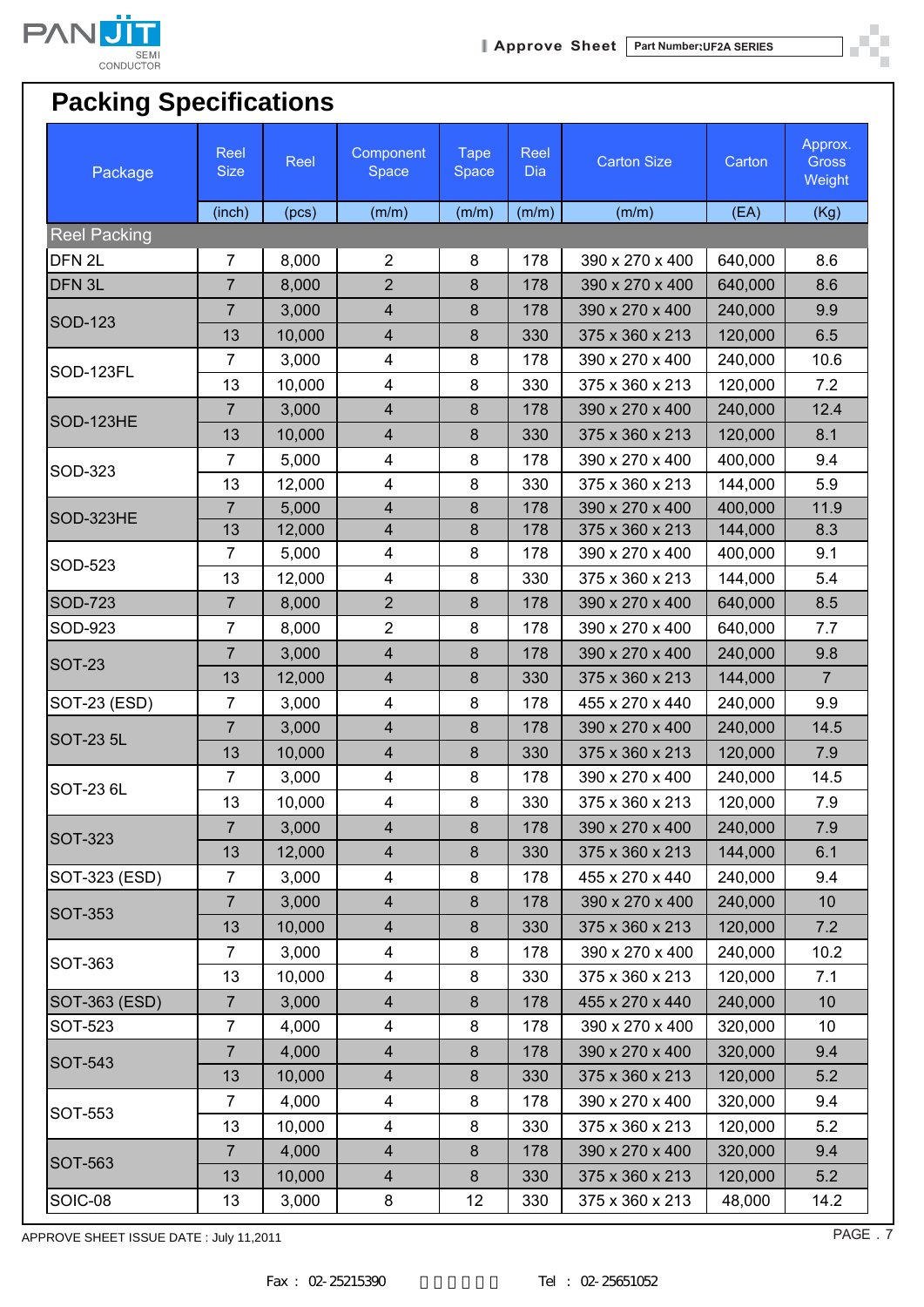

I.

## **Packing Specifications**

| Package              | Reel<br><b>Size</b> | Reel   | Component<br>Space      | <b>Tape</b><br>Space     | Reel<br><b>Dia</b> | <b>Carton Size</b> | Carton  | Approx.<br><b>Gross</b><br>Weight |
|----------------------|---------------------|--------|-------------------------|--------------------------|--------------------|--------------------|---------|-----------------------------------|
|                      | (inch)              | (pcs)  | (m/m)                   | (m/m)                    | (m/m)              | (m/m)              | (EA)    | (Kg)                              |
| <b>Reel Packing</b>  |                     |        |                         |                          |                    |                    |         |                                   |
| A-405                | 13                  | 5,000  | 5                       | 52                       | 330                | 340 x 340 x 410    | 25,000  | 7.79                              |
| DO-15                | 13                  | 4,000  | 5                       | 52                       | 330                | 340 x 340 x 410    | 20,000  | 11.4                              |
| <b>DO-201AD</b>      | 13                  | 1,250  | 10                      | 52                       | 330                | 340 x 340 x 410    | 6,250   | 9.2                               |
| <b>DO-201AE</b>      | 13                  | 1,250  | 10                      | 52                       | 330                | 340 x 340 x 410    | 6,250   | 9.2                               |
| DO-34                | 15                  | 10,000 | 5                       | 52                       | 360                | 360 x 360 x 395    | 50,000  | 10.1                              |
| DO-35                | 15                  | 10,000 | 5                       | 52                       | 360                | 360 x 360 x 395    | 50,000  | 11.2                              |
| DO-41                | 13                  | 5,000  | 5                       | 52                       | 330                | 340 x 340 x 410    | 25,000  | 10.2                              |
| <b>DO-41G</b>        | 15                  | 5,000  | $\overline{5}$          | 52                       | 360                | 360 x 360 x 395    | 25,000  | 10.9                              |
| <b>MDI</b>           | 13                  | 3,000  | 8                       | 12                       | 330                | 375 x 360 x 390    | 48,000  | 14.7                              |
| MELF/DL-41           | $\overline{7}$      | 1,500  | $\overline{4}$          | $\blacksquare$           | 178                | 385 x 380 x 260    | 84,000  | 18.3                              |
|                      | 13                  | 5,000  | $\overline{4}$          |                          | 330                | 360 x 360 x 395    | 100,000 | 23.5                              |
| MICRO-MELF           | $\overline{7}$      | 2,500  | $\overline{\mathbf{4}}$ | $\blacksquare$           | 178                | 385 x 380 x 260    | 200,000 | 9.3                               |
|                      | 13                  | 10,000 | $\overline{\mathbf{4}}$ | $\overline{\phantom{a}}$ | 330                | 360 x 360 x 395    | 200,000 | 11.5                              |
|                      | $\overline{7}$      | 2,500  | $\overline{4}$          | $\blacksquare$           | 178                | 385 x 380 x 260    | 200,000 | 12.7                              |
| MINI-MELF/LL-34      | 13                  | 10,000 | $\overline{4}$          |                          | 330                | 360 x 360 x 395    | 200,000 | 14.6                              |
| <b>MICRO DIP/TDI</b> | $\overline{7}$      | 1,000  | 8                       | 12                       | 178                | 390 x 240 x 420    | 40,000  | 9.5                               |
|                      | 13                  | 4,000  | 8                       | 12                       | 330                | 375 x 360 x 390    | 64,000  | 17                                |
| P-600                | 13                  | 800    | 10                      | 52                       | 330                | 340 x 340 x 410    | 4,000   | 9.9                               |
|                      | 13                  | 10,000 | $\overline{\mathbf{4}}$ |                          | 330                | 360 x 360 x 395    | 200,000 | 14.9                              |
| QUADRO-MELF          | $\overline{7}$      | 2,500  | $\overline{\mathbf{4}}$ | $\blacksquare$           | 178                | 385 x 380 x 260    | 200,000 | 13.3                              |
| $R-1$                | 13                  | 5,000  | 5                       | 52                       | 330                | 340 x 340 x 410    | 25,000  | 7.8                               |
| <b>SDIP</b>          | 13                  | 1,500  | 12                      | 16                       | 330                | 375 x 360 x 390    | 21,000  | 14.3                              |
|                      | $\overline{7}$      | 1,800  | $\overline{\mathbf{4}}$ | 12                       | 178                | 390 x 240 x 420    | 100,800 | 13                                |
| SMA(W)               | 13                  | 7,500  | $\overline{\mathbf{4}}$ | 12                       | 330                | 355 x 355 x 400    | 150,000 | 20.4                              |
|                      | $\overline{7}$      | 1,800  | $\overline{\mathbf{4}}$ | 12                       | 178                | 390 x 240 x 420    | 72,000  | 10 <sup>1</sup>                   |
| SMA/DO-214AC         | 13                  | 7,500  | $\overline{\mathbf{4}}$ | 12                       | 330                | 375 x 360 x 390    | 120,000 | 17.4                              |
|                      | $\overline{7}$      | 500    | 8                       | 12                       | 178                | 390 x 240 x 420    | 20,000  | 6.5                               |
| SMB/DO-214AA         | 13                  | 3,000  | $\bf 8$                 | 12                       | 330                | 375 x 360 x 390    | 48,000  | 13.2                              |
|                      | $\overline{7}$      | 500    | 8                       | 16                       | 178                | 390 x 240 x 420    | 15,000  | 8.4                               |
| SMC/DO-214AB         | 13                  | 3,000  | 8                       | 16                       | 330                | 375 x 360 x 390    | 42,000  | 18                                |
| TO-252/DPAK          | 13                  | 3,000  | 8                       | 16                       | 330                | 375 x 360 x 390    | 42,000  | 18.8                              |
| $TO-263/D2PAK$       | 13                  | 800    | 16                      | 24                       | 330                | 375 x 360 x 390    | 6,400   | 14.5                              |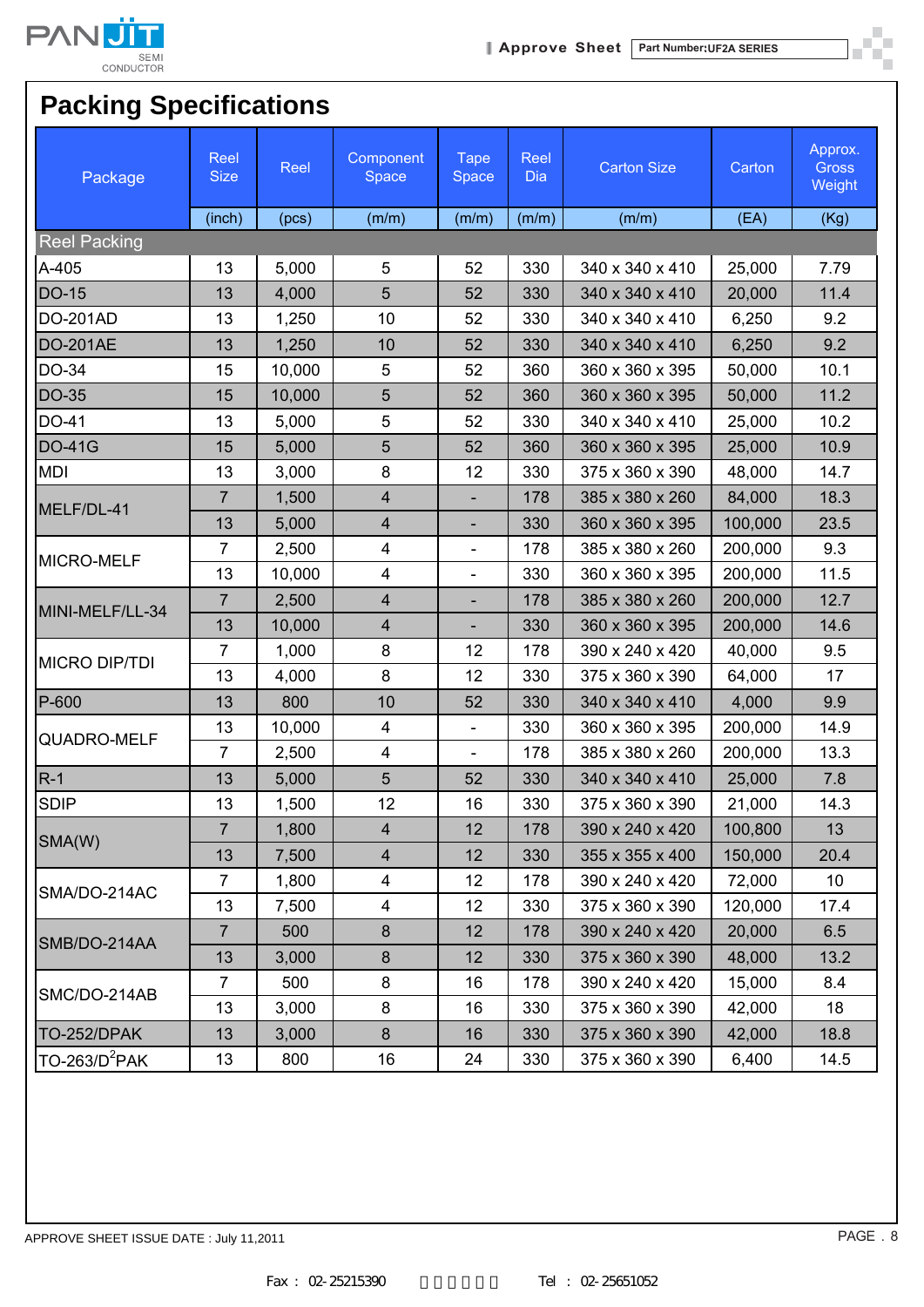

п шí

## **Packing Specifications**

| Package             | <b>Inner Box Size</b> | <b>Box</b>               | <b>Carton Size</b> | Carton  | Appox.<br>Gross<br>Weight |  |  |  |  |
|---------------------|-----------------------|--------------------------|--------------------|---------|---------------------------|--|--|--|--|
|                     | (m/m)                 | (EA)                     | (m/m)              | (EA)    | (Kg)                      |  |  |  |  |
| <b>Bulk Packing</b> |                       |                          |                    |         |                           |  |  |  |  |
| A-405               | 198 x 84 x 20         | 1,000                    | 459 x 214 x 256    | 50,000  | 12.7                      |  |  |  |  |
| <b>DO-15</b>        | 200 x 85 x 25         | 1,000                    | 459 x 214 x 256    | 40,000  | 20.7                      |  |  |  |  |
| <b>DO-201AD</b>     | 200 x 85 x 40         | 500                      | 459 x 214 x 256    | 12,500  | 16                        |  |  |  |  |
| <b>DO-201AE</b>     | 200 x 85 x 40         | 500                      | 495 x 214 x 256    | 12,500  | 16                        |  |  |  |  |
| DO-34               | 240 x 100 x 90        | 2,000                    | 406 x 335 x 257    | 120,000 | 14.5                      |  |  |  |  |
| <b>DO-35</b>        | 240 x 100 x 90        | 2,000                    | 406 x 335 x 257    | 120,000 | 17.1                      |  |  |  |  |
| DO-41               | 198 x 84 x 20         | 1,000                    | 459 x 214 x 256    | 50,000  | 19.3                      |  |  |  |  |
| <b>DO-41G</b>       | 240 x 100 x 90        | 1,000                    | 406 x 335 x 257    | 60,000  | 18.5                      |  |  |  |  |
| <b>DIP</b>          |                       | $\blacksquare$           | 459 x 214 x 256    | 12,000  | 6.5                       |  |  |  |  |
| <b>SDIP</b>         |                       |                          | 459 x 214 x 256    | 24,000  | 15.7                      |  |  |  |  |
| $R-1$               | 198 x 84 x 20         | 1,000                    | 459 x 214 x 256    | 50,000  | 12.7                      |  |  |  |  |
| P-600               | 208 x 90 x 83         | 500                      | 459 x 214 x 256    | 5,000   | 11.3                      |  |  |  |  |
| <b>ITO-220</b>      | 540 x 145 x 85        | 2,000                    | 555 x 306 x 200    | 8,000   | 20.5                      |  |  |  |  |
| TO-220              | 540 x 145 x 85        | 2,000                    | 555 x 306 x 200    | 8,000   | 22.9                      |  |  |  |  |
| TO-251AB/DPAK       | 540 x 145 x 85        | 8,400                    | 555 x 306 x 200    | 33,600  | 22                        |  |  |  |  |
| TO-3P/TO-247AD      |                       |                          | 530 x 243 x 100    | 1,500   | 13.9                      |  |  |  |  |
| TO-3PS/TO-247S      |                       | $\overline{\phantom{a}}$ | 511 x 243 x 107    | 1,500   | 12.2                      |  |  |  |  |

| Package         | <b>Inner Box Size</b>     | Ammo  | Component<br><b>Space</b> | <b>Tape</b><br><b>Space</b> | <b>Carton Size</b> | Carton  | Appox.<br><b>Gross</b><br>Weight |  |  |
|-----------------|---------------------------|-------|---------------------------|-----------------------------|--------------------|---------|----------------------------------|--|--|
|                 | (m/m)                     | (pcs) | (m/m)                     | (m/m)                       | (m/m)              | (EA)    | (Kg)                             |  |  |
|                 | <b>Ammunition Packing</b> |       |                           |                             |                    |         |                                  |  |  |
| A-405           | 255 x 47 x 150            | 5,000 | 5                         | 26                          | 339 x 276 x 330    | 60,000  | 12.4                             |  |  |
| A-405           | 255 x 75 x 150            | 5,000 | 5                         | 52                          | 339 x 276 x 330    | 40,000  | 16                               |  |  |
| $DO-15$         | 255 x 75 x 150            | 3,000 | 5                         | 52                          | 339 x 276 x 330    | 24,000  | 13.3                             |  |  |
| <b>DO-201AD</b> | 255 x 47 x 122            | 1,250 | 10                        | 52                          | 339 x 276 x 330    | 10,000  | 13.4                             |  |  |
| <b>DO-201AE</b> | 255 x 47 x 122            | 1,250 | 10                        | 52                          | 339 x 276 x 330    | 10,000  | 13.4                             |  |  |
| DO-34           | 248 x 80 x 48             | 5,000 | 5                         | 26                          | 406 x 335 x 257    | 150,000 | 14.5                             |  |  |
| DO-34           | 248 x 80 x 75             | 5,000 | 5                         | 52                          | 406 x 335 x 257    | 100,000 | 12.7                             |  |  |
| DO-35           | 248 x 80 x 48             | 5,000 | 5                         | 26                          | 406 x 335 x 257    | 150,000 | 16.7                             |  |  |
| DO-35           | 248 x 80 x 75             | 5,000 | 5                         | 52                          | 406 x 335 x 257    | 100,000 | 15.2                             |  |  |
| DO-41           | 255 x 75 x 150            | 5,000 | 5                         | 52                          | 339 x 276 x 330    | 40,000  | 13.5                             |  |  |
| <b>DO-41G</b>   | 248 x 80 x 48             | 2,500 | 5                         | 26                          | 406 x 335 x 257    | 75,000  | 17.1                             |  |  |
| <b>DO-41G</b>   | 248 x 80 x 75             | 2,500 | 5                         | 52                          | 406 x 335 x 257    | 50,000  | 15.6                             |  |  |
| P-600           | 255 x 47 x 122            | 400   | 10                        | 52                          | 339 x 276 x 330    | 3,200   | 8.1                              |  |  |
| $R-1$           | 255 x 47 x 73             | 3,000 | 5                         | 26                          | 310 x 268 x 170    | 36,000  | 6.3                              |  |  |
| $R-1$           | 255 x 73 x 73             | 3,000 | 5                         | 52                          | 310 x 268 x 170    | 24,000  | 6.2                              |  |  |
| $R-1$           | 255 x 73 x 122            | 5,000 | 5                         | 52                          | 339 x 276 x 274    | 40,000  | 10.1                             |  |  |

APPROVE SHEET ISSUE DATE : July 11,2011